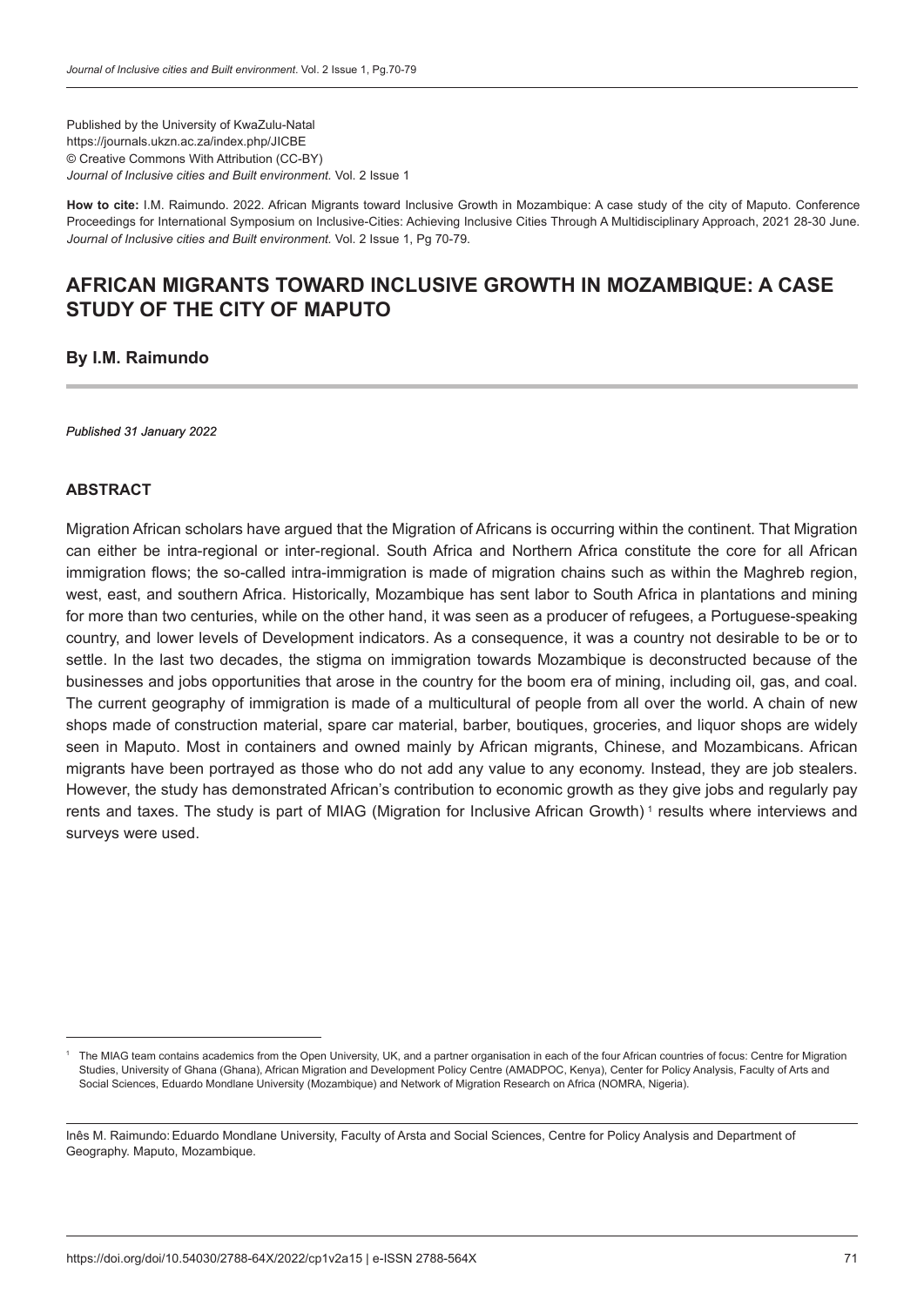#### **1. INTRODUCTION**

One of the amazing things that social and human sciences have is adjusting concepts as far as new results are found with solid arguments, and the acceptance that the concept varies according to the socio-cultural condition. Also is the ability to incorporate concepts regardless of the origin of the individuals and qualifications. The rationality on that is that all opinions matter. Both concepts are malleable or versatile and used by a range of social and human sciences such as economists, sociologists, historians, and migration experts. Regarding this, the Inclusive growth and migrations object of this analysis are concepts that asked for the context of Maputo city. Without surprise, the research on Migration for Inclusive African Growth (MIAG) project demonstrates commonalities on definitions and some differences.

Besides being a traditional sending country via labor migration into South Africa, Mozambique has witnessed, latterly, a growth of immigration, so it was of interest to understand this new flow of Migration. Interviews and surveys were conducted in Maputo city from some African citizens. The selection of some of these citizenships was based on the new pattern of immigration to Mozambique, such as made of Africans from the Great Lakes of Africa (Burundi, Democratic Republic of Congo, and Rwandan), Nigeria, Senegal, and the Horn of Africa. This wave of immigration is different from the traditional one made of Southern African countries or the ancient Migration from Portugal (former colonial country), India, and China. The paper is about the contribution of African Inclusive growth based upon responses from immigrants themselves and the Mozambican perspective as a hosting country. Lastly, the main question was: To what extent do immigrants contribute to inclusive growth?

#### **2. SOME METHODOLOGICAL ISSUES**

Studying people on the move, particularly those in a hosting country, an irregular or stereotype towards immigrants, is a challenge. Studies (Rocha-Trindade, 2015; Raimundo et al., 2021) state that the situation becomes worse as it is almost impossible to identify the various components or segments of people in a move, mainly to immigrants who cross international borders without declaring in which circumstances did they cross such borders neither their purposes in hosting country, such as Mozambique. That situation worsens if it is considered that Africans do not consider themselves as a migrant, they consider belonging to the same community and separated by colonialism (Matusse 2009, Raimundo & Raimundo 2015; 2017; Raimundo et al.,2021).

As mentioned earlier, this paper results from data collected within the scope of Migration for Inclusive African Growth. Data collection occurred during the year 2020 amid the Covid pandemic. Mozambique adopted in the year of 2020 three States of emergency marked by lockdown and later by curfew or limitation of movements and contacting either target group or Mozambicans themselves. Additionally, to this set of limitations, other limitations were Nigerians refused to be considered Nigerians, instead called people of Biafra. In the meantime, citizens of Burundi, the Democratic Republic of Congo, and Rwanda feared to respond to questions because most of them are living as irregular migrants in Mozambique. Their status does not allow them authorization either to live in Mozambique or to do business. Regarding interviews and surveys, telephone calls and face-to-face interviews undertook where possible, making this paper feasible.

#### **3. THE CONTEXT OF THE STUDY**

Until about two decades, Mozambique was unidirectional outbound Migration to neighbouring countries, mainly to South Africa, Malawi, and the formerly known country, Swaziland, currently named E-Swatini, in response to labour migration and political instability, and natural disaster. However, with the signature of the General peace Agreement in the year 1992 between the Government of (Mozambique Front Liberation) and RENAMO (National Resistance of Mozambique) that imposed the end of hostilities in the

country, the country started to receive a new movement of migrants, in opposition to historical one made of Portuguese, Indians, and Chinese. Also, the country registered the circular Movement of immigrants from some southern African countries that border Mozambique, mainly Malawi, Tanzania, Zambia, and Zimbabwe. This new movement pattern of immigrants represents new geography of origin made of immigrants from the Great Lakes Region of Africa, Western Africa, and the Horn of Africa. Within the same period, the country also received immigrants from Brazil, Lebanon, and Turkey. The facts mentioned above reveal significant changes in migration trends in Mozambique. From a longstanding historical outbound migration to neighbouring countries, particularly to South Africa, it became an in-bound global Migration, emphasizing the countries mentioned above. It is noted a set of a multiplicity of factors that explain that change, of which the following stand out:

- the propelled boom of mineral resources;
- the openness of the country to foreign investments;
- the economic and political crises in Zimbabwe that resulted into out-migration toward Mozambique; and
- xenophobic attacks in South Africa.

These facts demonstrate the existence of a new geography of international Migration, as from the late 1990 decade, Mozambique became a hosting country of immigrants that till then, it did not have the status of a destination country for relocation purposes.

With a growing number of immigrants demonstrated by both official sources, namely, the National Institute for Statistics of Mozambique and the National Service of Migration reveals that Mozambique has transited from a traditional outbound migration to a simultaneous outbound, inbound, and transit migration country, which suggests new geography of international Migration.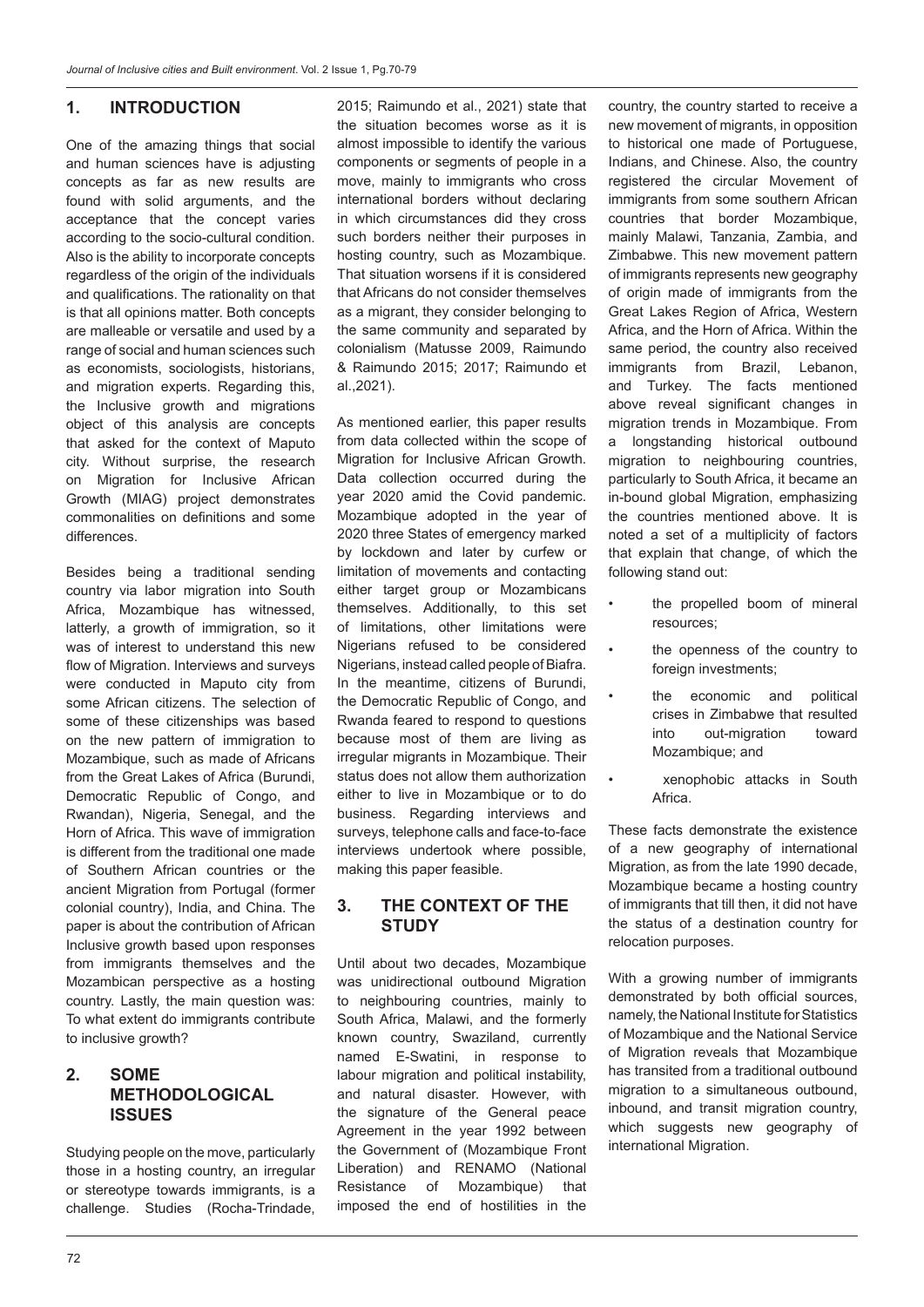MIAG project (https://www.open.ac.uk/researchprojects/migration-inclusive-africangrowth), is responding to the challenge by developing a robust conceptual framework that will link Migration to inclusive growth. In giving data collection was made about the concept or definition of Migration, migration experience, circumstances or causes of Migration, integration and challenges faced by migrants, the importance of migration policy, and the role of Migration to inclusive growth. MIAG team defined six nationalities plus Mozambique, namely Burundi, China, India, Nigeria, Portugal, and Rwanda. Nevertheless, for this paper, African migrants constituted the target group. As mentioned above, the purpose of including others not part of the study is to deconstruct the hypothesis that African migrants are development spoilers or are not assets for the hosting country.

# **4. STUDY AREA AND STUDY OBJECTIVES**

Like the MIAG project, the aim of the study are::

- To understand the meaning of Inclusive growth under the perspective of immigrants
- To ascertain the contribution of African immigrants to inclusive growth.

The study area is Maputo, the capital of the Republic of Mozambique (map 1).





Table (1) indicates the people who were part of the study either as interviewees or inquired.

#### **Table 1. Interviewed and inquired by sex**

|              | <b>Survey</b> |               |
|--------------|---------------|---------------|
| <b>Sex</b>   | <b>No</b>     | $\frac{0}{0}$ |
| Female       | 85            | 23.16         |
| Male         | 278           | 76.94         |
| <b>Total</b> | 367           | 100           |

*Source: MIAG data basis and individual interviews* 

#### **5. THE UNDERSTANDING MIGRATION AND INCLUSIVE GROWTH**

Migration trends indicate the emergence of a new global migration system in the past 50 years and the Age of Migration (Castles & Miller 2009). That phenomenon has seen a tremendous increase in global and local connections' magnitude, density, velocity, and diversity. Migration brings challenges and actors who permanently deal with the phenomenon. None of the actors can deny his or her role in this process.

Mozambique is one of the Southern African countries where all causes of Migration do happen. The country is under crossfire factors, namely military instability and natural disasters (Raimundo 2020), while it is continuing to send its labor force to mining and plantations of South Africa (Cikanda & Raimundo 2017; Muanamoha & Raimundo 2020; Muanamoha 2010). Besides being a traditional sending country via labor migration into South Africa, Mozambique has witnessed, latterly, a growth of immigration, mainly from the Great Lake Region of Africa and not only as well as from Asia such as China, Bangladesh, Pakistan, Turkey to name same (Raimundo, Bazagari & Raimundo 2021). This new wave of immigration results from Raimundo & Raimundo (2017) the calling due to the discourse of natural resources discovery. In an unpublished paper of Raimundo (2018), there is a clear Division of Labour made of immigrants, including Africans, towards mining areas. There is intensive artisanal mining in all countries. Manica is captured by Zimbabweans, Malawians, Zambians, and some Nigerians while Provinces of Zambezia and Nampula by Bengalis, Congolese, Rwandese, Burundians and Chinese, and latterly Cabo Delgado by Tanzanians, Kenyans, and Nigerians.

Raimundo (2021; 2020; 2013) points out that Mozambique was chosen as a final destination for refugees or as a transit country to South Africa. Several reasons have made Mozambique be a final destination. These includes the peace after 16 years of armed conflict that opposed FRELIMO (Mozambican Front Liberation) and RENAMO (Mozambican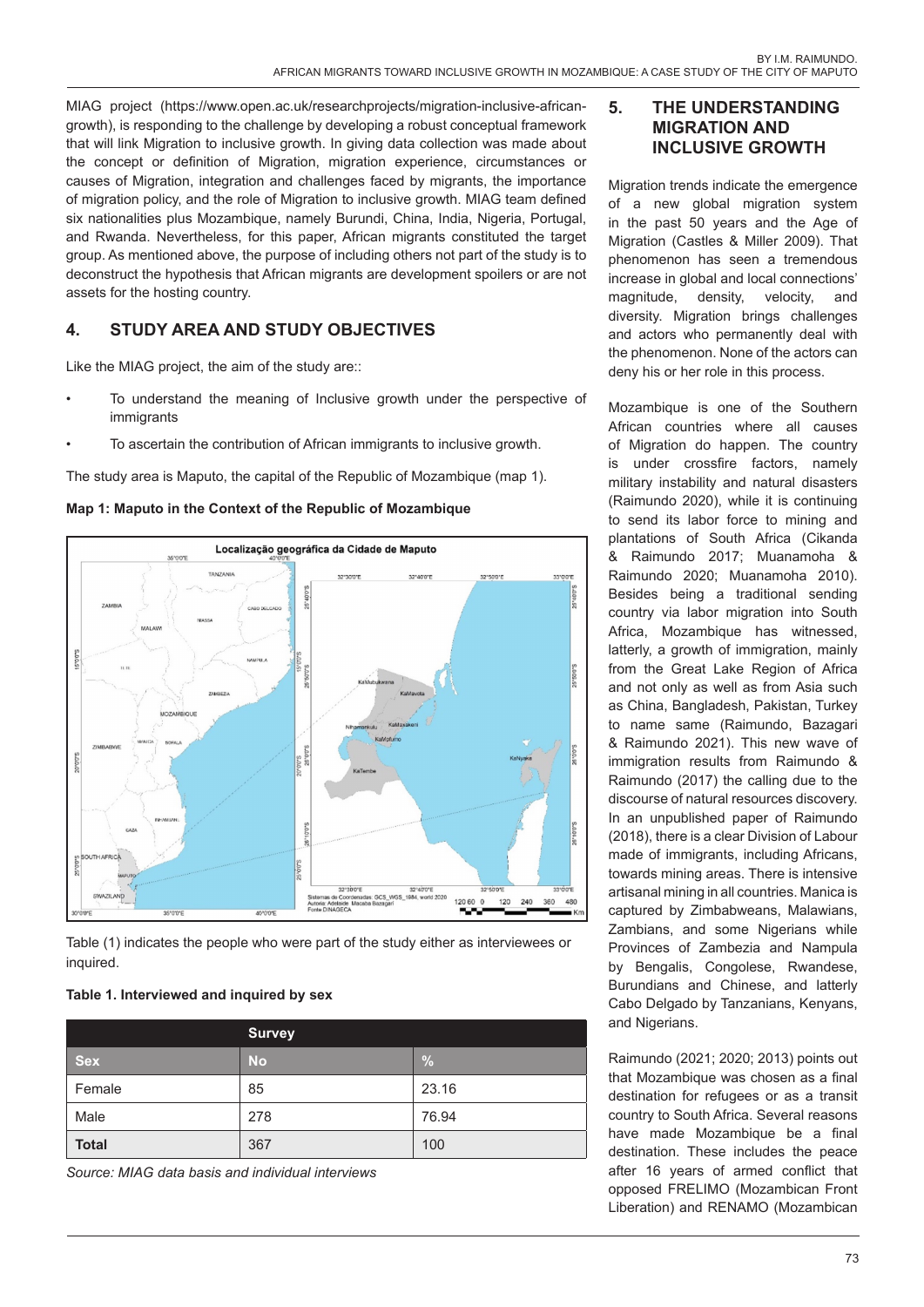National Resistance); the people living in the refugee camp are not confined to camp or settlement, their freedom of Movement is not restricted, and importantly they are free to seek for jobs including doing businesses such as trade and agriculture; family and community ties or economic opportunities (due to mining opportunities); and those who have settled in the refugee camp can quickly bring their family member to join them.

Factors that has facilitated the entries in Mozambique is are: i) The open door visa to enter the country can be getting in any entry port; ii) the borders are not constantly monitored, and even though the existence of the border police there are many places that people can use to enter. Some migrants who cross borders illegally have been deterred and labeled as illegals trafficked or smugglers of people. Nevertheless, migrants in transit because their will is to reach South Africa; some cannot afford to live in Mozambique because of the accusation of witchcraft (inside and outside of the Refugee camp), the language barrier; the bureaucracy for getting papers; the language since the official language of Mozambique is Portuguese, and most of the migrants are coming from Francophone, Anglophone or Arabphone countries. In the meantime, there is some jealousy due to the success of some refugees in businesses.

In any study or publishable document, concepts and definitions are compulsory as readers need clarification about the meaning of any work. However, defining Migration is still a challenging process, as Peixoto (2004) points out about difficulty studying Migration. The hardship is because Migrations studies are so cross-cutting to the extent that they can be perceived as "nobody's land," which makes it easier to establish interdisciplinary (also discussed by Castles & Miller 2009) trans-disciplinary perspectives. Furthermore, Peixoto states that Migration as a scientific subject is more linked with Geography and Demography; perhaps, according to this author, spatial or territorial impacts are witnessed daily.

Therefore, one of the questions posited in this field of knowledge is to explain which concept is used? For instance, in census data, migration is based on the length of residence in the destination area. The timeframe is one year and five years. Regardless of this beacon of one year and five years, local people still call those not part of that place a migrant.

On further discussions, the definition also includes discoveries of topics that should be included in the definition or the study. De Has (2010), in his work on Migration and development, stresses that the debate should look at the shift of paradigm in social and development theory. Further, the author calls attention of the need to integrate insights from the new economics of labor migration, livelihood perspective, and transnational perspectives in migration studies. That perspective of De Has is part of the ancient discourse that Migration is not a simple demographic variable is far more than that. There is a global sense that everybody can define Migration because it is part of us, and any individual is a potential migrant. The concept varies more because of the mutation of factors that cause it. Further change countries' roles either is receiver or sender or both situation, which is the case of Mozambique.

However, in this written-on migration causes of Africa clearly, it is witnessed the emphasis given to people in search of better conditions or livelihood; people who are fleeing political instability or environmental issues. Nevertheless, very few written is about Africans who are investors in other African countries or contribute to inclusive growth.

Giving a concept or making a definition is a challenging exercise. Thus, for this paper's purpose, the easiest thing was to borrow a concept or definition from institutions whose role is to protect and assist migrants. The IOM glossary (2011) defines Migration and International Migration as the Movement of a person or a group of persons who moves within international borders or States. It is a population movement, encompassing any Movement, whatever its length, composition, and causes; it includes the Migration of refugees, displaced persons, economic migrants, and persons moving for other purposes, including family reunification. Then this paper, the period or length of stay either in Mozambique or in Maputo city where such person was the target as a migrant was not considered. Still quoting the IOM glossary, international Migration is the Movement of persons who leave their country of origin, or the country of habitual residence, to permanently or temporarily in another country. An international frontier is, therefore, crossed.

By the year 2010, the city of Maputo, like other African cities, was markedly an unequal city where about 70% of its population live in underserved wards, and about 70% rely on informal activities (UN-Habitat 2010); this means gaps between those who are better off with the poor. Further rural Migration is the one phenomenon that increases pressure on infrastructure with high possibilities of increasing gaps between poor and wealthy city dwellers. What this has to do with Migration and inclusive growth? There is a lot as the poor can take to their tables anything they want to eat or buy. From a piece of chicken to a cup of rice or a teaspoon of tea or sugar, they can feed their households daily. African Migrants brought this system of selling by pieces or small containers. OECD attests that inclusive growth is a response to inequalities that put our world at risk. Inequalities can be the cause of terrorist attacks as it is happening in one of the Mozambican provinces (Feijó 2021; 2020; CDD 2020; CIP 2020).

The literature recognizes that inclusive growth has a broader concept. However, the main issues brought in this concept is inclusion of all and benefit that all citizens of a given society can enjoy and opportunities access. Furthermore, an economy is a partnership between producers and consumers within a structure of production, market, income, and labor market. Lastly, inclusive growth is also the most cross-cutting concept that fits in any acknowledgment area. Primarily it has been linked with the economy, Development, GDP, and minor on Migration. Given that beyond the migration phenomenon, there are migrants, the paper assesses the contribution or the extent of that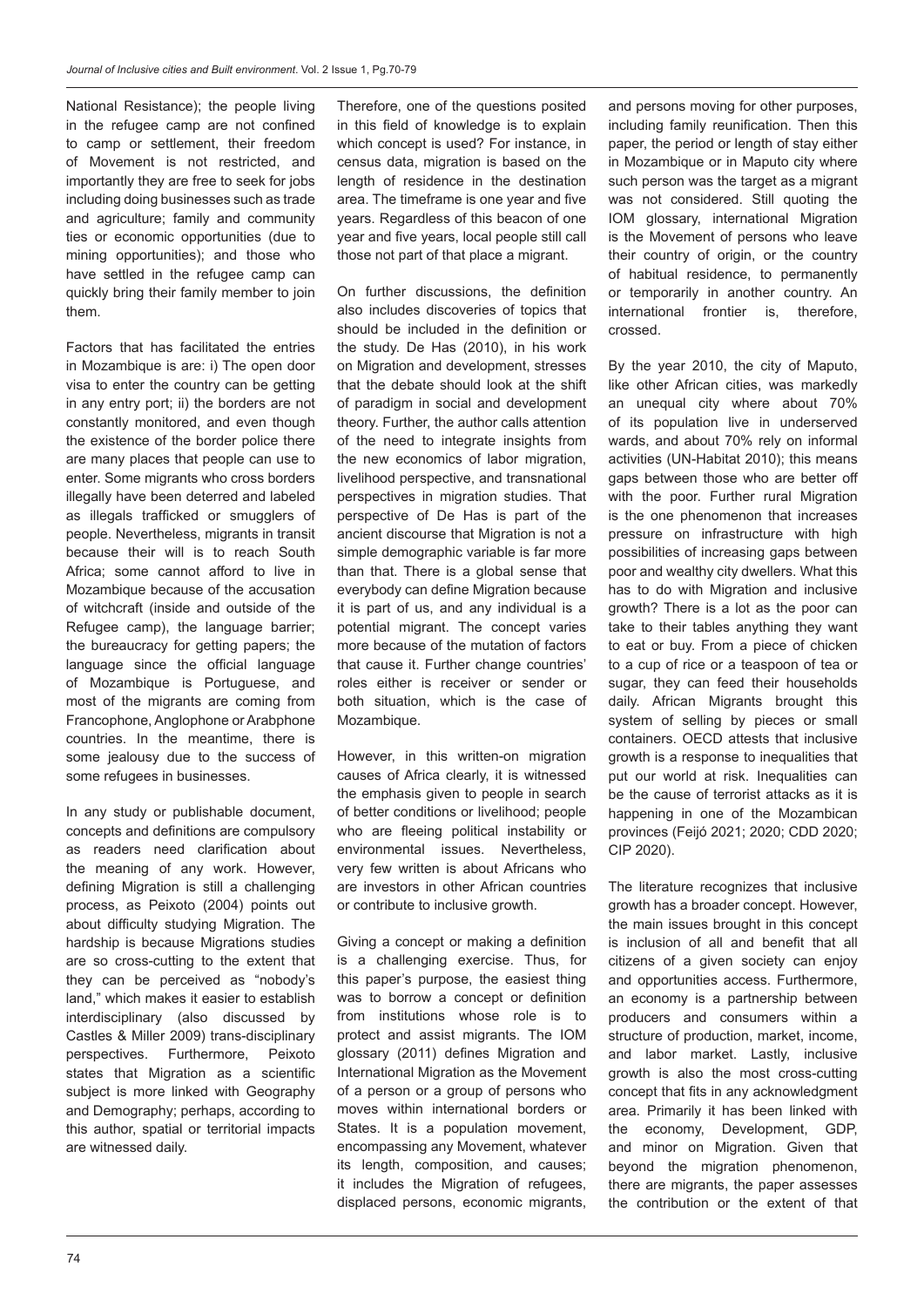contribution of African countries for inclusive growth.

So, what is inclusive growth? OECD (2021) defines inclusive growth as economic growth distributed relatively across society and creates opportunities for all (OECD 2021). However, that definition excludes those who are not in a formal system, ie. Those who are counted in GPD or formal statistics to be part of the economy. It is against this background that the paper tries to incorporate the contribution of African Migration to inclusive growth. Through their work, these immigrants contribute to the economy and make products circulate between producers and consumers through their work. Also, their businesses hire Mozambicans either as loaders, clients-callers, shop sellers, dealers with authorities, interpreters, and shoppers, including crossing borders to South Africa or Eswatini as most the immigrants cannot cross borders legally because of their irregular permanence in Mozambique.

### **6. THE DEFINITION OF INCLUSIVE GROWTH BY IMMIGRANTS THEMSELVES AS BY THE HOSTING COMMUNITIES OF THE CITY OF MAPUTO**

As stated earlier, the concept of inclusive growth is under construction. Thus, the immigrants and hosting communities of Maputo were given the voice to this imbricated concept. Nevertheless, the commonality of the concept is that all interviewed defines it as an economic concept. The following session is the presentation of concepts given by interviewees.

"Inclusive growth is economic growth distributed relatively across society and is everyone's participation in a country's economy. It does not matter where one comes from, as long as one works, one gets income and pays" (Burundian, Maputo 05 August 2020).

"All that I can say is that the African Continent is very rich in all kinds of resources. Inclusive growth would be the situation for all Africans to benefit from these resources. However, for the growth to be inclusive, Mozambique needs to integrate Africans" (Nigerian, Maputo 04 August 2020).

"Inclusive growth has to do with the growth of the economy of a place. It is inclusive in that it benefits everyone. For example, when there are business investments, it is assumed that communities will benefit. This inclusive growth can be measured periodically. For example, with this study, you can measure growth whether it is inclusive or not. It has many African immigrants with extensive knowledge in business, technology, mining, and language teaching. See, for example, here are Africans who speak English, French, Arabic, and Swahili" (Rwandan, Maputo, 05 August 2020).

"I think we are registered in the trade sector, we pay taxes, and as residents, we pay Annual Tax, we pay emoluments for employment contracts, we pay for the renewal of DIRE, when we are sick, we pay the clinics or hospitals, we pay household income, electricity, water, telephone, car manifest, radio tax, garbage tax, telephone, food, school fees, business, etc. So all this is money. It is money that goes into the State coffers. Imagine how many immigrants we are here. Imagine how much money comes into the country" (Burundian, Maputo 05 August 2020).

"It is everyone's participation in a country's economy. It does not matter where one comes from, but once working can pay taxes and other duties, including salaries of employees" (Burundian, Maputo 05 August 2020).

"All I can say is that the African Continent is very rich in all kinds of resources. Inclusive growth would be the situation for all Africans to benefit from these resources. However, for the growth to be inclusive, Mozambique needs to integrate Africans" (Nigerian, Maputo 04 August 2020).

"Inclusive growth has to do with the growth of the economy of a place. It is inclusive in that it benefits everyone. For example, when there are business investments, it is assumed that communities will benefit. This inclusive growth can be measured periodically. For example, with this study, you can measure growth whether

it is inclusive or not. It has many African immigrants with extensive knowledge in business, technology, mining, and language teaching. See, for example, here are Africans who speak English, French, Arabic, and Swahili" (Rwandan, Maputo 5th August 2021).

"I think we are registered in the trade sector, we pay taxes, and as residents, we pay Annual Tax, we pay emoluments for employment contracts, we pay for the renewal of DIRE, when we are sick, we pay the clinics or hospitals, we pay household income, electricity, water, telephone, car manifest, radio tax, garbage tax, telephone, food, school fees, business, etc. So all this is money. It is money that goes into the State coffers. Imagine how many immigrants we are here. Imagine how much money comes into the country" (Burundian, Maputo 05 August 2020).

"Inclusive growth means everybody has a share of what a country produces. So, for example, these mega-projects will be inclusive if they allow Mozambicans to gain something. The problem is that companies eat all cake" (Senegalese, Maputo 07 August 2020).

### **7. AFRICAN INTERNATIONAL MIGRATION IN MAPUTO: MIGRATION HISTORY, WHY MOZAMBIQUE AND MIGRANTS' QUALIFICATIONS?**

Muianga (2021) and Raimundo & Raimundo (2017) agree that Africans from the Region of Great Lake of Africa and Nigeria did not choose Mozambique as a primary destination. However, under certain circumstances. They faced several challenges, such as inaccessible geographic conditions. Besides crossing the African forest, rivers, lakes, and the high probability of meeting predator animals and other kinds of danger, they have to flee from the army, armed guerrillas, and face border authorities.

Contrarily the trend on internal migration that is made of people with low skills and education the African migrants interviewed during the study are well educated and made of accountants, interpreters, managers, caretakers,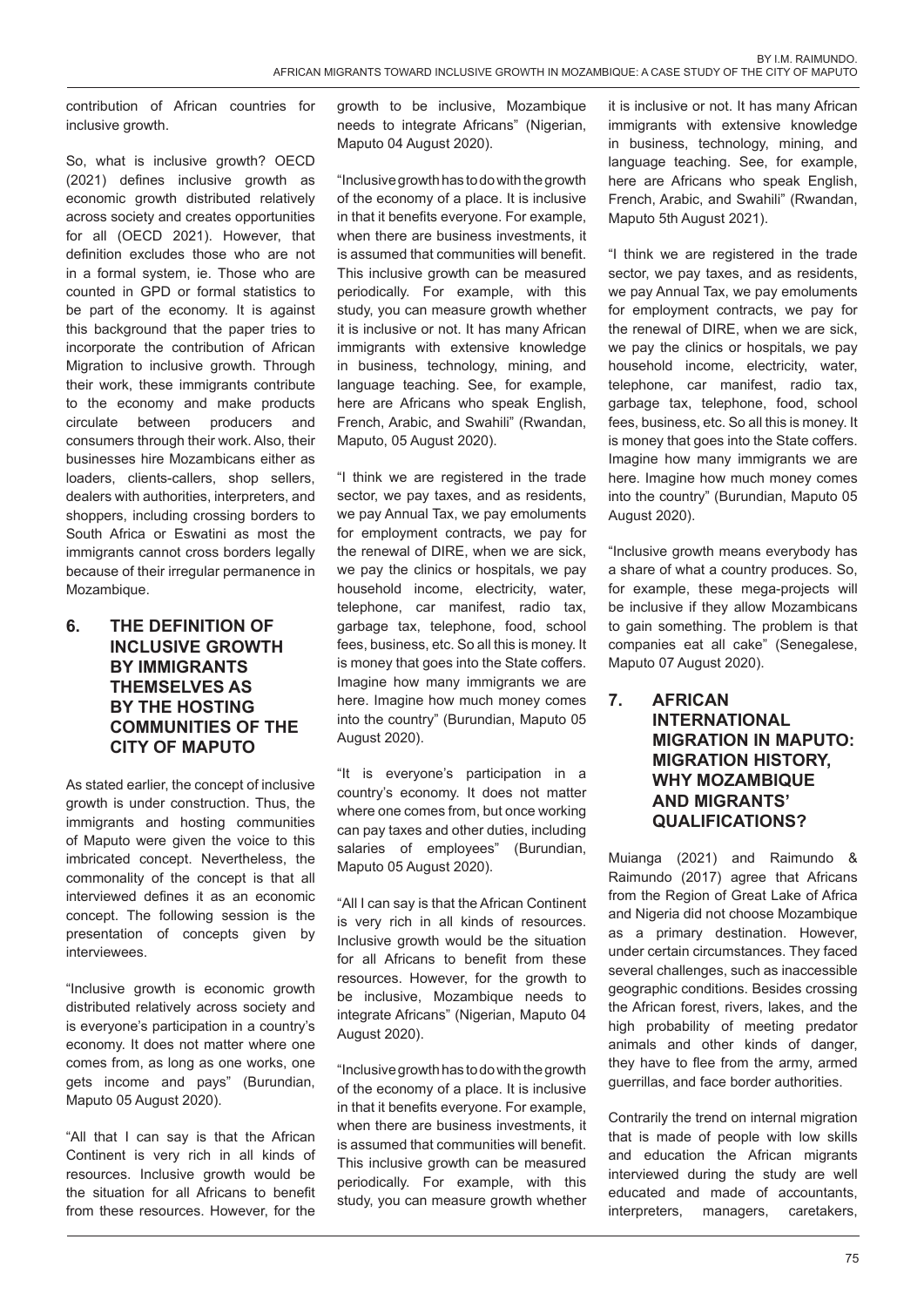psychology, natural gas technician, tailoring, counseling, electronic engineers, schoolteachers, high school degrees and other relevant qualifications. They also have some abilities such as stylists, barbers, clothes designers, to mention some. So are people if they are allowed to contribute more than what they are currently doing.

#### **8. MIGRATION HISTORY: WHICH COUNTRIES HAVE THEY MOVED FROM AND REASONS FOR MIGRATION?**

Rabenstein, in his theory, posited a principle of step migration, which according to him, Migration occurs stage by stage about rural-urban Migration (Peixoto, 2004). Nevertheless, international Migration also shows the same trend. Based on interviews, it is clear that immigrants opted by traveling by stages considering safety issues (animals within the forest, border control, information about destination places, and fear for refoulemen*t*). examining the means of travel in order to reach Mozambique shows that African immigrants did have long journeys.

**Table 2. Migration routes and transport used by country origin**

| #              | <b>Country of</b><br>origin | <b>Migration route</b>                        | Transport               |
|----------------|-----------------------------|-----------------------------------------------|-------------------------|
| 1              | <b>Burundi</b>              | Burundi-Tanzania-Mozambique                   | Truck, airplane and bus |
| 2              | Nigeria                     | Belgium-Ethiopia-South Africa-<br>Mozambique  | Airplane and bus        |
| 3              | Rwanda                      | Rwanda-Congo-Ethiopia-<br>Kenya-Mozambique    | Airplane                |
| $\overline{4}$ | Senegal                     | Senegal-Ethiopia- South Africa-<br>Mozambique | Airplane and bus        |

### **9. CAUSES OF MIGRATION IN AFRICA**

The literature emphasizes that Migration within and outside Africa results from political and military disturbances that characterize African countries right after their independence. Civil wars likewise occurring in different regions of Africa have been the leading causes of outbound migration. Adding to this, the failure of economies of African countries and the growth of inequalities accompanied by a general lack of job opportunities are together the set of factors that either push or pull people to move. The main reasons are war, life under risk, xenophobic attacks in South Africa, job and business opportunities foreseen in Mozambique. The table below indicates the reasons for immigration to Maputo.

Causes of Migration by country of origin

| #              | <b>Country of origin</b> | <b>Causes</b>                                                                                                                                                                                                |  |
|----------------|--------------------------|--------------------------------------------------------------------------------------------------------------------------------------------------------------------------------------------------------------|--|
|                | Burundi                  | War and life in danger                                                                                                                                                                                       |  |
| $\overline{2}$ | Nigeria                  | War (Biafra), xenophobia attacks and business<br>destruction (South Africa) following or husbands<br>attachés and lack of job/opportunities (Belgium)                                                        |  |
| 3              | Rwanda                   | Political persecution, following or husbands atatchés,<br>lack of jobs in Rwanda, and the need to pursue<br>studies outside of Rwanda, particularly in an English-<br>speaking country such as South Africa. |  |
| $\overline{4}$ | Senegal                  | Business opportunities                                                                                                                                                                                       |  |

### **10. WHY DID CHOOSE MOZAMBIQUE TO LIVE BY COUNTRY OF ORIGIN?**

Migration literature hardly mentions any migration flows from these African countries towards Mozambique. This new immigration flows is recent and started no more than 30 years. Many African Migrants have crossed several borders towards Mozambique since they have been forced to leave their places of origin and seek safety in other countries. People who have crossed Mozambican borders either entering from southern borders or northern claimed to be persecuted in their countries of origin; some were fleeing human rights violation, some repression, or any armed conflict. Most of them are caught by the police without proper documents, such as visas or DIRE (Document of Foreign Residents).

Since The following answers interpreter faithfully what, the literature says about Migration

*"That is a fascinating question. I discovered Mozambique through South Africa, where I lived. I read news about Mozambique and started to gain interest. On the other hand, I studied at school the history and geography of Africa that included Mozambique. Since it was not pleasant living in South Africa anymore, I thought I would move here. I moved by making visits and realized how pleasant it was to live here than in South Africa" (Burundian, Maputo 05 August 2021)*

*"I like many things in Mozambique. There is peace and freedom. I can stay up late on the streets whispering with this Mozambican friend of mine where no one tells me to pick up. Only now, with Corona, we have to close the store early. I like everything here. I like the people and their friendliness" (Rwandan, Maputo 05 August 2021)*

*"My husband and I have lived in other African countries such as Ghana and Togo. Life was harder there than here. We learned to do business in difficult times in Ghana and Togo. The environment is more competitive there than here. Here we teach people how to do business. While in Ghana and Togo, they already do business. Nobody taught them". (Nigerian, Maputo 04 August 2021)*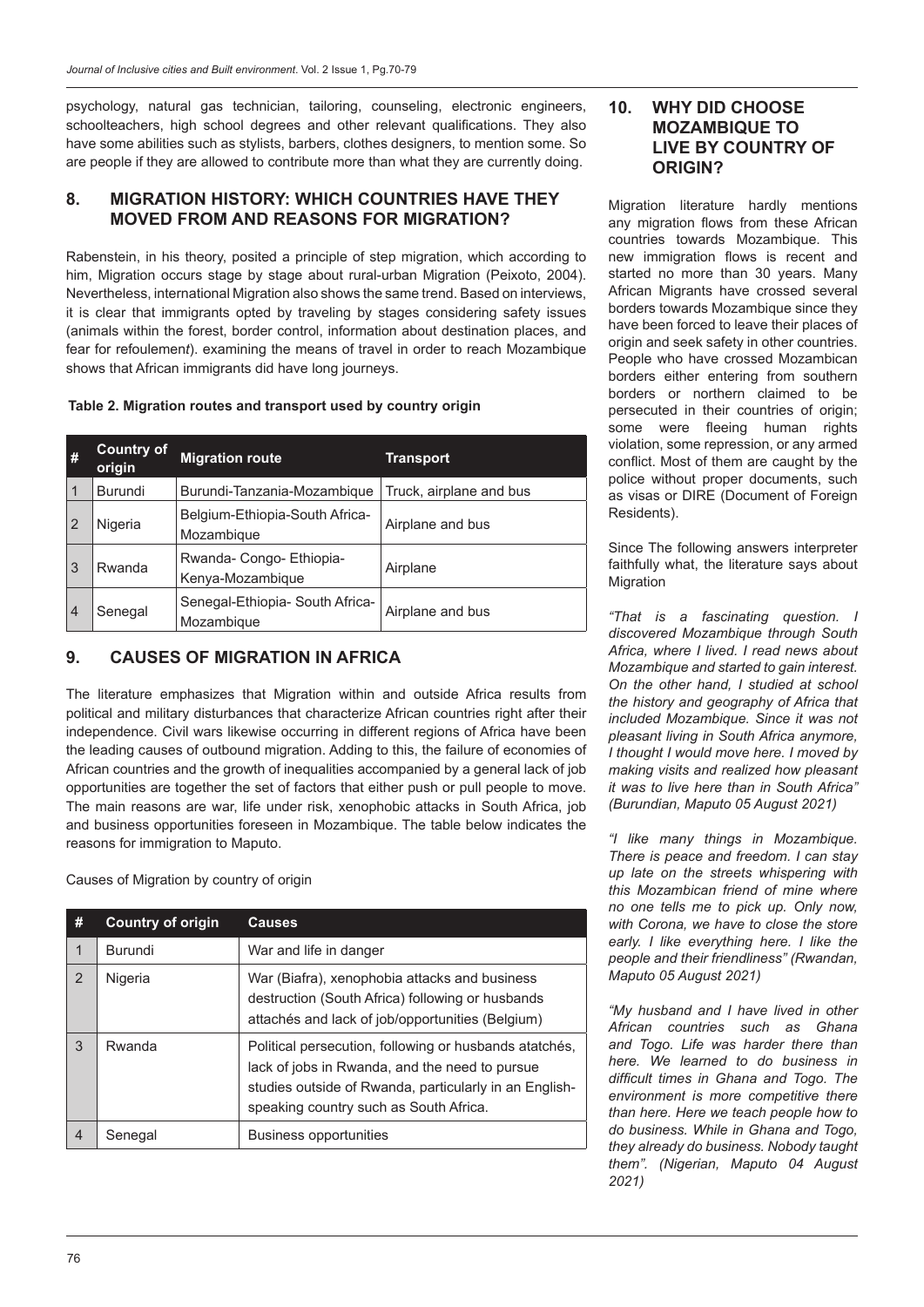## **11. TYPE OF VISA THAT ALLOWED THEM TO ENTER AND SETTLED IN MOZAMBIQUE**

In Mozambique, immigration is managed by the National Service of Migration (SENAMI), created by the Law n°. 4/2014, of 5 February 2014. This service is under the Ministry of Interior. The Constitution of Mozambique of 2004 and revised in 2018 approved Law no 5/93 of 28 December that establishes the juridical regime of foreign citizens, where it refers to all foreign citizens who do not own Mozambican nationality. This means that s those who are not Mozambicans need permission to enter, settle, and work permits as businesses. The table below shows that the foreigners entered Mozambique with a tourist visa; some had *carte blanch* or travel document

#### **Table 3. Visas that allow them to enter and be in Mozambique**

| #              | <b>Country</b> | Type of visa                                                                              |
|----------------|----------------|-------------------------------------------------------------------------------------------|
|                | <b>Burundi</b> | Tourist visa, and some without visa. They had contacts, carte<br>blanch/travel documents. |
| 2              | Nigeria        | Business visa; tourist visa                                                               |
| 3              | Rwanda         | Tourist visa and some without visa. They had contacts, carte<br>blanch/travel documents.  |
| $\overline{4}$ | Senegal        | Tourist visa                                                                              |

*Source: MIAD data basis*

## **12. LENGTH PERIOD OF STAY IN MOZAMBIQUE**

The study demonstrates that the length of stay varies from two months to more than 20 years, as seen in the table below.

| #              | <b>Country</b> | Length period of stay     |
|----------------|----------------|---------------------------|
|                | <b>Burundi</b> | From 2 months to 20 years |
| $\overline{2}$ | Nigeria        | From 2 to 10 years        |
| 3              | Rwanda         | From 2 months to 12 years |
|                | Senegal        | Less than five year       |

*Source: MIAG data basis* 

## **12. CHALLENGES FACED BY AFRICAN IMMIGRANTS IN MAPUTO**

Interviewees pointed out the following challenges:

- Excessive demand and difficulty in migration procedures:
- High cost of a visa (work permit around \$800; DIRE- Residence Document for Foreigners, which costs about \$600 and is valid for one year).
- Language barriers as the National Service of Immigration translate the basic information solely into English.
- Privileges that are given to some nationalities, namely European, Americans, Asians, and tight regulations to Africans.Corruption.They came under straits as those who are applying for refugee status shall do from northern Mozambique borders and not in Maputo.Long way to arrive here and used different transport ways (boat, truck, bus, and airplane); the demand to apply for a work permit previous travel.
- In South Africa, they faced xenophobic persecution attacks and decided to move out.

Some of the commentaries and experiences on immigration challenges by interviewees are:

"There were two major problems: 1) *Not mastering the Portuguese language* and 2) *lack of money*. Everything gets difficult when one does not master the Portuguese language or any other language from one place because one does not know where to go, whom to apply for, how to get to the right place for his subject. One does not know where to submit his papers. As I said, the Portuguese language is a deterrent to many foreigners. Moreover, the staffs take advantage of us. Moreover, they do not speak English, and they do not want to learn. Even in the finance sector, they only talk Portuguese. Furthermore, we get it when they say jokes at us". (Burundi, Maputo 05 August 2020)

*"I arrived in Mozambique in December 2018. I came with friends. I was in Congo for a while, where I stayed for five months. Then I went to Tanzania, and from there, I went back to Congo because I still had no way to travel to Maputo. Finally, I took an Ethiopia Airways plane to Addis-Abebi in Congo, where I stayed only one day. It is not easy.*

*Nevertheless, I did it. I decided to come because of the political situation and the lack of employment. I did not do anything back in Rwanda. I heard about Mozambique from my brother's friend who is here in Maputo. He is the one who brought my brother to Maputo" (Rwandese, Maputo 05 August 2020)* 

#### **13. MIGRATION FOR INCLUSIVE AFRICAN GROWTH**

The paper's core is to discuss the extent to which Migration can contribute to inclusive growth in Mozambique through a case study of Maputo. There are several ways of contributing to inclusive growth. The main argument is that they create jobs for Mozambicans and pay all taxes, as seen in the following interviews quotes:

*"I have this bottle store. I have two employees: a Mozambican and a Rwandan. This one's new. The former left work. My husband and I do this liquor*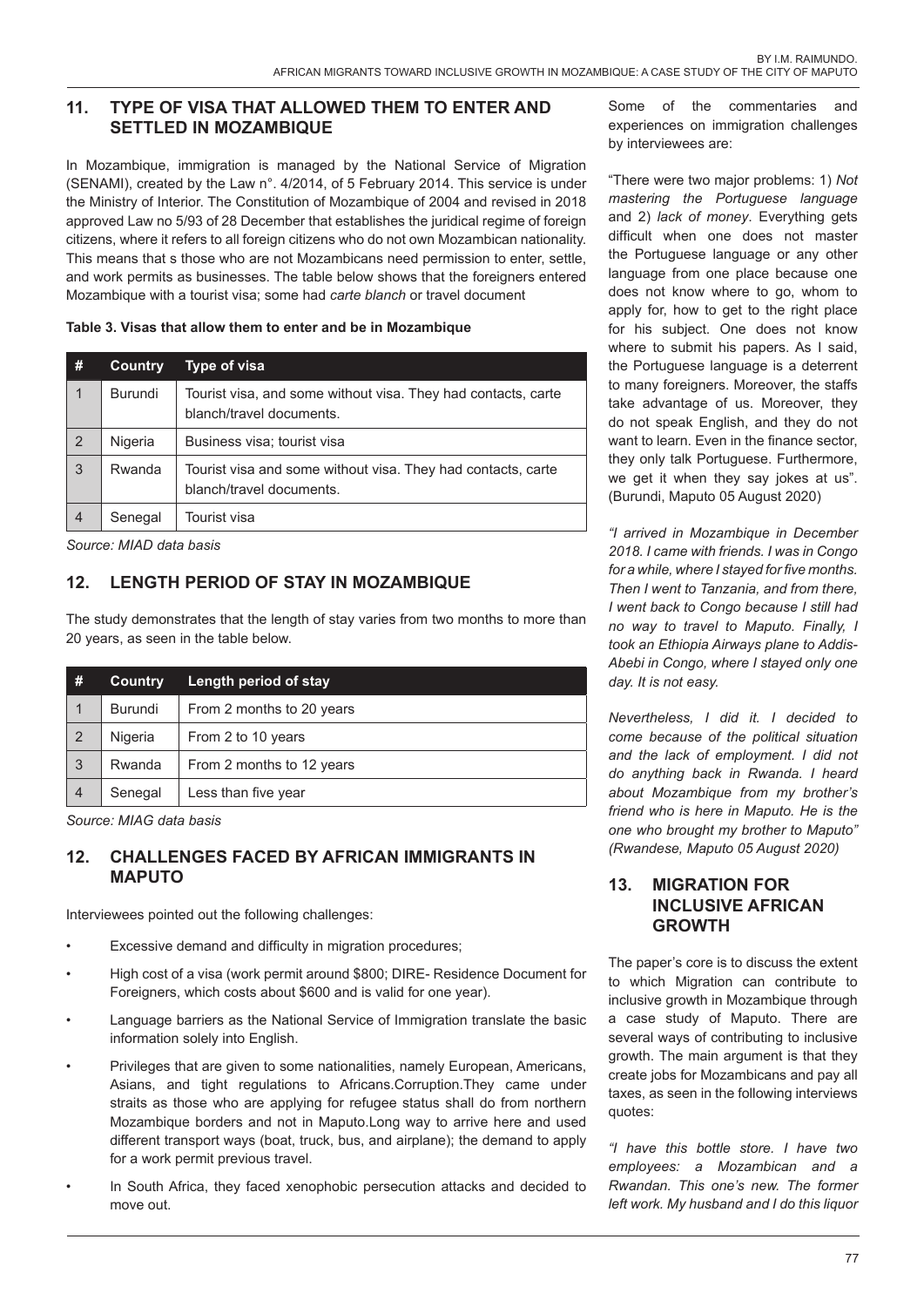*business because it is a business that has much output. We sell a lot every day. This shop (container) is rent to a Mozambican. I intended to have a hair salon, but I saw that the drink is for faster profit. Mozambicans do not commit to working. They work poorly and want to receive money". (Rwanda, Maputo 05 August 2020)* 

Looking at activity sectors where they have engaged clearly, Africans in Maputo are engaged in small activities, as seen in the following interviews quotes:

*"Yes. It contributes when immigrants pay taxes and all the fees required of us as citizens residing in the country. We pay taxes for the construction of infrastructure and schools. The problem here is corruption. We pay much money, but problems still prevail in the lack of schools, clinics, and transport. Back in Rwanda, no one travels by open box vans. These open box vans are for goods, or animals" (Rwandan, Maputo, 05 August 2020).*

*"We have taught Mozambicans how to run a business. They know that business is made by small profit and not to gain at once. We taught them that a client is not all those that can afford it. It is about an individual who needs your services" (Nigerian, Maputo 04 August 2020).*

*"We do not hire those who are highly qualified. We do hire those who want to work, especially women who want to work and to learn" (Nigerian, Maputo o4 August 2020)*

*"I own this boutique, and I have employed that girl who knows where and to whom she would sell the products. She is Mozambican, and she knows the potential buyers. I hired her for more than two years". (Senegalese, 07 August 2020).*

#### **14. CONCLUSIONS**

Inclusive growth is a debatable concept, and it has been seen under government perspective as a concept that fits only in big businesses. On the contrary, inclusive growth has to do with opportunities created for all. However, it is a fact that inequalities are a brand that characterizes developing countries, including Mozambique, particularly in cities.

 Maputo city, the capital of the Republic of Mozambique, has chosen to discuss the contribution of immigrants into inclusive growth, starting from the point that migrants can be the drivers of an economy.

The data from the MIAG project allowed to make this simple contribution towards understanding African migration<br>contribution to inclusive growth. contribution to inclusive growth. There were interviewed Rwandans, Burundians, Nigerians, and Senegalese have commonalities in defining inclusive growth. For them, they have contributed to inclusive growth in the city of Maputo through the following actions:

- Job creation for those who want to; particularly to the poor who cannot access formal labor due to their skills limitation
- They pay taxes used as investments in social infrastructures such as schools, hospitals, roads, social houses, etc.
- Services provision and service users (house rent, electricity, transport, petrol, gas, etc.)
- Skills offer: Business language (French, English, Swahili, Arabic, etc.)
- African migrants, regardless of the challenges they have faced, have a sentiment that they are doing more than what megaprojects give in terms of a job.
- African immigrants are creating opportunities for many people through their businesses. Thus, cities will be more inclusive of all city dwellers are included in benefits of the economy.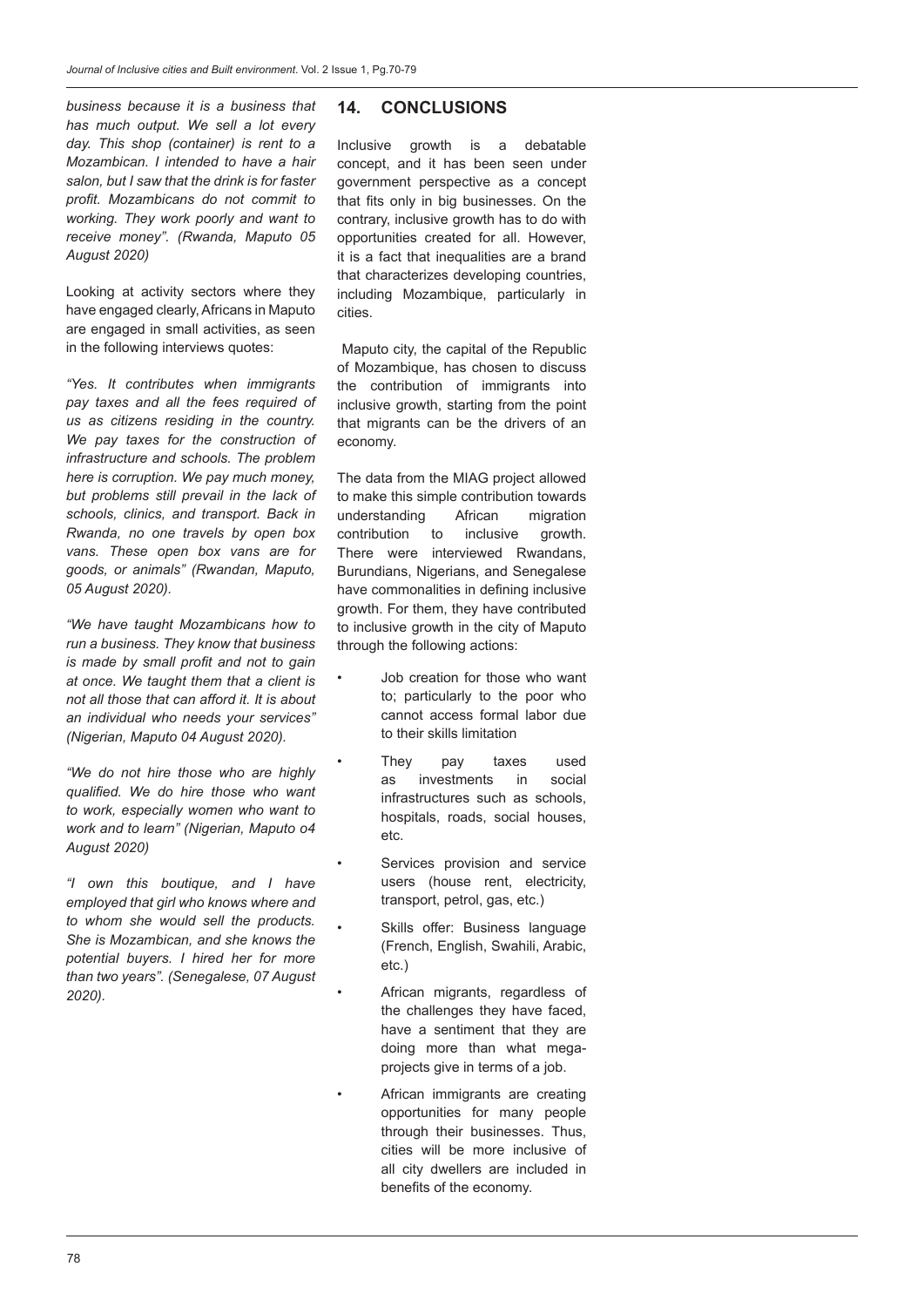## **15. REFERENCES**

Castles, Stephen e Miller, Mark J., 2009, The Age of Migration: International population movements in the modern world. Palgrave Macmillan, New York. 4a Edition.

Chikanda, Abel and Raimundo, I. M. 2017. Informal entrepreneurship and cross-border trade between Mozambique and South Africa. African Human Mobility Review, Volume 3, N0 2 May-August

De Has, H. 2010. Migration and Development: A Theoretical Perspective. In International Migration Review (Open access https://doi. org/10.111/j.1747-7379.2009.00804.x)

Matusse, Renato, 2009, África Austral: Das Migrações Bantu à Integração Regional. Imprensa Universitária. Maputo.

Muianga, B. S. 2021. Migração e saúde: Estratégias e gestão dos cuidados de saúde e doença dos Refugiados em Maratane, Nampula, Norte de Moçambique. Unpublished PhD thesis. Presented and defended at Universidade Aberta.

Peixoto, João, 2004, As Teorias Explicativas das Migrações: Teorias Micro e Macro-Sociológicas. SOCIUS – Centro de Investigação em Sociologia Económica e das Organizações, Instituto Superior de Economia e Gestão- Universidade Técnica de Lisboa. Lisboa, No 11/2004.

Inês Raimundo. International migration dynamics in Mozambique and natural resource exploration: Gold and forest predation. ASC-TUFS Working Papers Volume 1 (2021). http://repository.tufs. ac.jp/handle/10108/99993

Raimundo, I. M. & Raimundo, José A., 2017. O impacto do discurso das "descobertas" dos recursos minerais no despovoamento rural de Moçambique. Guarda, Portugal. IBEROGRAFIAS, Número 13, Ano XVIII, pp137-152.

Raimundo, Inês e Raimundo, José, 2015, A migração moçambicanna na África Austral: Povoamento e formação de famílias trasnnacionais. In Território e circulação: a dinâmica contraditória da globalização. Mónica Arroyo e Rita de Cássia Ariza da Crz (Organizadoras). Annablume Editora. São Paulo.

Raimundo, I.M., Bazagari, A.M. & Raimundo, J. A. Análise geográfica da imigração internacional em Moçambique: um estudo de caso na Cidade de Maputo. In Cenários Pós-Pandemia: Reflexões sobre o Sul Global e Outros Territórios. Paulo Roberto Baqueiro Brandão (Organização). Cultura Acadêmica Editora. São Paulo. Pp 109-162.

Rocha-Trindade, Beatriz 2015, Das Migrações às interculturalidades. Edições Afrontamento. Lisboa.

UN-Habitat- Regional and Technical Cooperation Division 2010. Mozambique Cities profile: Maputo, Nacala, and Manica. Nairobi.